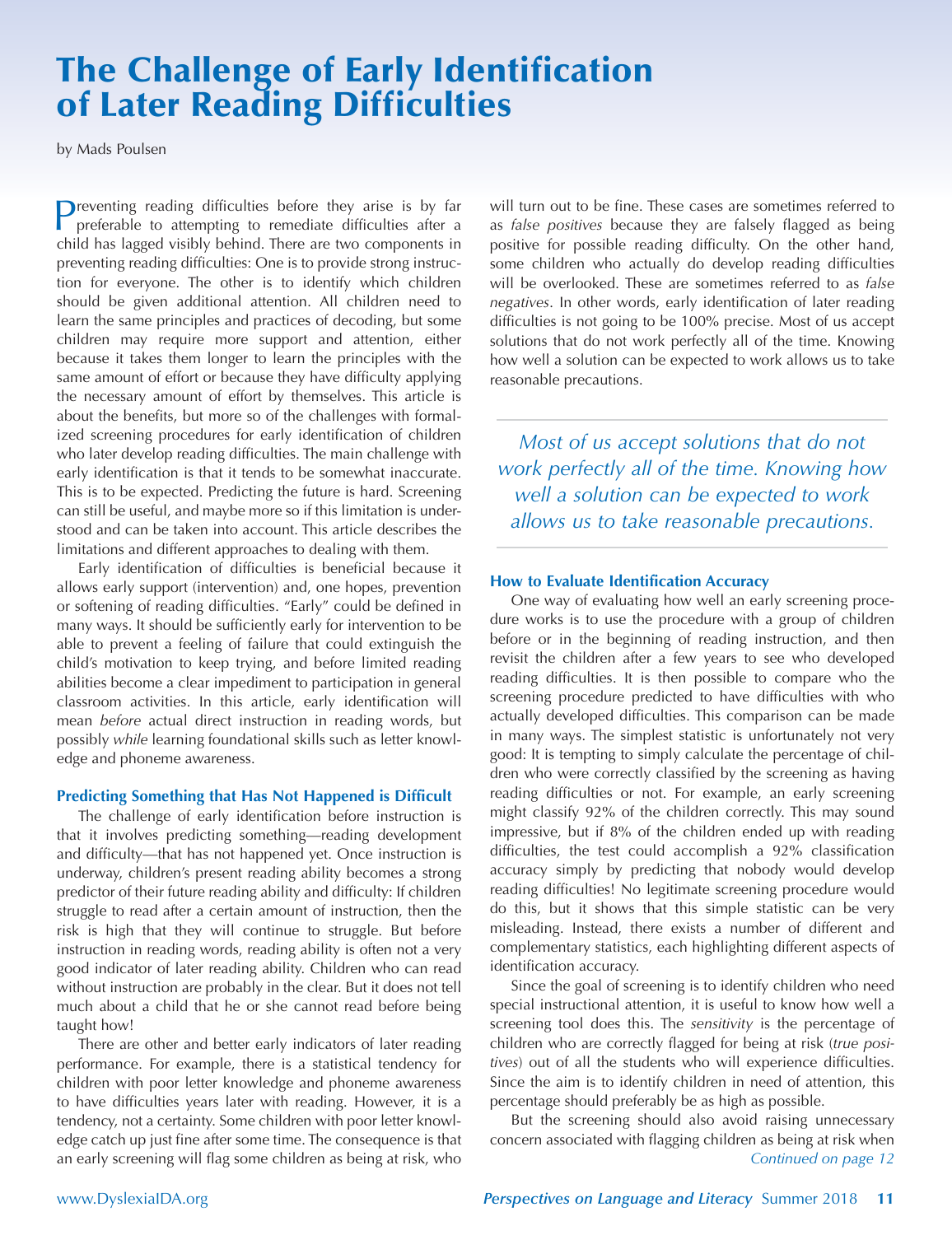### **The Challenge of Early Identification of Later Reading Difficulties** *continued from page 11*

in reality they are going to catch up just fine. The *false positive rate* (also known as *1-specificity*) is the percentage of children who will not develop difficulties, but who are incorrectly identified as being at risk. The aim is to keep the false positive rate low. It is important to keep in mind that at the point in time of early screening, there is no way of differentiating between true and false positives. Besides raising unnecessary concern, false positives may tie up resources that could have been used more productively elsewhere. For example, the more children a teacher has to direct special attention to, the less intense that attention is probably going to be.

#### **Trade-off Between Finding Those in Need and Raising Unnecessary Concern**

For a given screening tool, the sensitivity and the false positive rate are determined by the cut-off test result that determines whether a child is flagged as at risk or not. The cut-off could, for example, be a certain number of letters on a letter knowledge test. People, not nature, decide cut-offs. The decision is made difficult by the fact that there is a trade-off between the sensitivity and the false positive rate. If the cut-off is set such that many children will be flagged as at risk (e.g., they should know at least 24 letters by school entry, otherwise they are flagged), then many of the students who will eventually have reading difficulties will be flagged appropriately: The sensitivity will be high, which is the goal. However, the flip side is that many students who will turn out not to have reading difficulties will be inappropriately flagged, too. The false positive rate will unfortunately also be high. For example, in one study where we followed a group of Danish students from kindergarten to grade 2, we found that an early screening procedure that set the cut-off to produce a sensitivity of 80% resulted in a false positive rate of 29% (Poulsen, Nielsen, Juul, & Elbro, 2017). In other words, if the ambition was to early identify 80% of those who would require special attention in grade 2, that would entail also flagging for special attention about a third of the children who would do well if they received no special attention.

*For a given screening procedure there is a tough choice between finding as many as possible of the children who need the attention and ending up with a manageable group size where not too many of the children might better spend their time elsewhere.* 

If we instead chose a less ambitious cut-off corresponding to a 60% sensitivity, then the false positive rate would improve; it would go down to 14%. But that would be at the cost of overlooking more students who likely would have benefited from some special teaching. These results are not very different from other studies of attempted identification prior to formal reading instruction (Sittner Bridges & Catts, 2011; Catts, Petscher, Schatschneider, Sittner Bridge, & Mendoza, 2009; Gellert & Elbro, 2017; Johnson, Jenkins, Petscher, & Catts, 2009).

Thus, for a given screening procedure there is a tough choice between, on the one hand, finding as many as possible of the children who need the attention, and, on the other hand, ending up with a manageable group size where not too many of the children might better spend their time elsewhere.

It is natural to have high ambitions for the sensitivity. After all, the goal is to find those who need attention. But finding the students in need is only the first step. They also need to be given the attention. And if too many are flagged as being at risk, then it may be difficult to give the necessary amount of attention to each child, unless one's education budget is infinite.

From a day-to-day practical standpoint, it might be useful to keep an eye on another statistic. The *total positive rate*, that is the overall percentage of children who are flagged as being at risk, disregarding whether they end up with difficulties or not. This is the number of children who the school has to provide with special instructional attention. On a fixed budget, the total positive rate may thus dictate what kind of special attention is feasible. For example, it may not be possible to offer many hours of one-on-one instruction for, say, one third of the students in every classroom.

The total positive rate is heavily influenced by the false positive rate because most children do not end up having reading difficulties. It can be calculated from the prevalence, sensitivity, and false positive rates. In the study noted above (Poulsen et al., 2017), the prevalence of reading difficulty was 15%. If we aimed at 80% sensitivity, we could expect a false positive rate of 29%. Thus, out of 100 students, about 25 would be false positives ((100-15) x 0.29), and 12 (15 x 0.80) would be true positives in actual need of attention, for a total of 37 students flagged for attention. If the aim was a more modest 60% sensitivity, then the total positive rate would be a more manageable 21 students flagged for attention ((100-15) x 0.14)  $+ (15 \times 0.60).$ 

#### **Improving Screening Accuracy**

Some screening procedures are better at predicting future reading difficulties than others. They have more favorable trade-offs between sensitivity and false positive rates, meaning that it will be possible to set more ambitious goals for finding those in need, while keeping the false and total positive rates at manageable levels.

There is important research that has shown how early screening accuracy can be improved. Accurate screening procedures typically use tests of multiple foundational skills. Lately, tests that measure how well children learn principles of reading from brief instruction during a testing session have shown very promising results (Gellert & Elbro, 2017). But still, early screening cannot yet be assumed to be so precise that the practical problem of the trade-off disappears.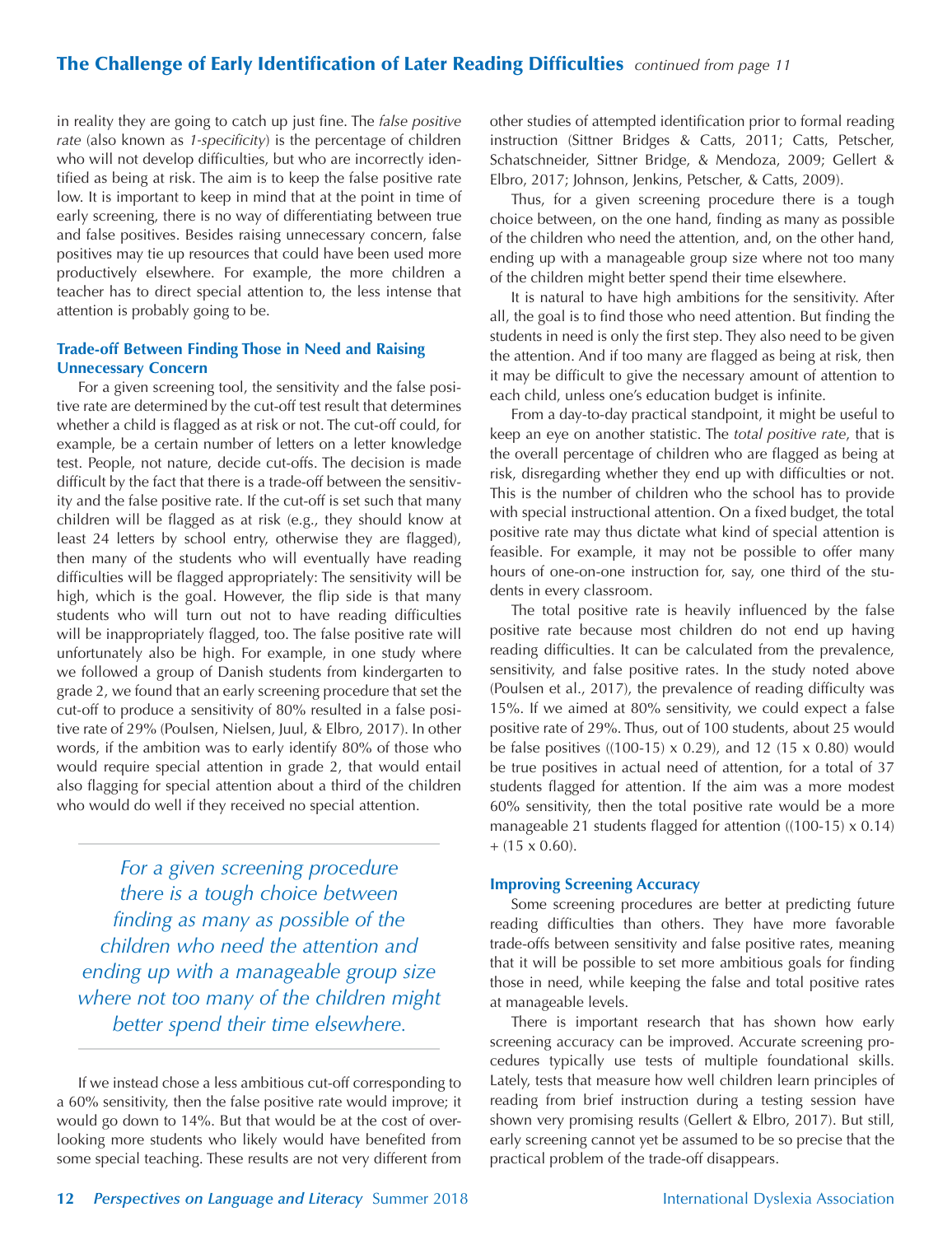#### **Addressing the Trade-Off: Two Scenarios**

Again, the challenge of early, relatively inaccurate screening leaves a tough choice between two goals: identifying as many children in need as possible (high sensitivity) versus not raising unnecessary concern and having enough resources to actually help the children who are identified as being in need (low false positive and total positive rates). By acknowledging this tradeoff, it may be possible to anticipate and meliorate the problems associated with different approaches to the trade-off.

One approach to the trade-off is to prioritize the identification of as many of those who will develop reading difficulties as possible. In other words, failing to identify a child with learning needs may be thought to be a worse outcome than the problem of falsely identifying a child who really did not need extra assistance. This strategy involves setting cut-offs with the aim of achieving high sensitivity, despite the associated high false and total positive rates. Say a third of an average classroom could be flagged for attention, as in the above example that aimed at finding 80% of the students who would develop reading difficulties. On a fixed budget, this probably constrains the intensity of the intervention. To accommodate this situation, the intervention could consist of dividing the classroom into two or three groups who work on different tasks that are suitable for different reading levels (see Connor et al., 2013 for a similar approach with first- to third-grade students). Communication with students and parents should be mindful of the fact that many of the students who are flagged for attention will not develop reading difficulties.

*One approach to the trade-off is to prioritize the identification of as many of those who will develop reading difficulties as possible. Another approach is to prioritize providing relatively intensive interventions for the few students who are most likely to develop reading difficulties.*

Another approach is to prioritize providing relatively intensive interventions for the few students who are most likely to develop reading difficulties. This strategy involves setting the screening cut-off value at a level where the total positive rate is low enough to allow the desired intensity of intervention within the available resources. Such an intervention can be organized in many ways, from simply letting a proficient classroom teacher focus more time on these few students and maybe including the parents in the efforts, to providing pull-out individual or small group instruction with specialized teachers. In the above example, when a cut-off was set to produce a true positive rate of 60%, the total positive rate was 21% or about five students in a classroom of 25. Possibly not low enough for intensive individual instruction, but small group instruction might be manageable in such a case. Of course, the downside to this approach is that many of the children who will develop difficulties will not be flagged. These may be children who did not do too badly on the letter knowledge and phoneme awareness tasks, but who for some reason later struggle with learning the more complex task of reading actual words of increasing difficulty. In any case, this approach can be expected to overlook a substantial number of the children who will eventually develop difficulties. To offset this, it would be necessary to keep a close eye on how *all* the children progress.

After instruction begins, the students' performance on actual reading tests becomes a better predictors of later reading difficulty (Catts et al., 2009; Compton et al., 2010; Poulsen et al. 2017), allowing more precise identification. In the Danish example (Poulsen et al., 2017), much better identification accuracy was achieved with relatively simple word-list reading measures in the January of grade 1: for example, 80% sensitivity with an 8% false positive rate. In another study, Compton and colleagues (2010) demonstrated even better identification accuracy of reading difficulties in the end of grade 2 with measures that were administered in the fall of grade 1: about 90% sensitivity with a 10% false positive rate. However, it should be noted that this impressive result came at the cost of a rather intensive testing procedure involving weekly progress monitoring with word-list reading measures for five weeks. At some point, the benefit of small improvements in screening accuracy should be weighed against the cost of disrupting ordinary instruction and collecting and managing the data—especially considering that the identification accuracy with simple tools increases automatically as instruction progresses, and it becomes easier to notice which students are not responding to ordinary instruction or specialized intervention.

Screening does not have to be a one-off affair. Early, inaccurate screening can, and probably should, be supplemented with follow-up screening or monitoring at suitable intervals. The intervals could be long enough to allow some of the slow learners to progress meaningfully, but short enough to allow teachers to catch students who are not responding or find new challenges for students who are responding.

*Screening does not have to be a one-off affair. Early, inaccurate screening can, and probably should, be supplemented with follow-up screening or monitoring at suitable intervals.* 

The two above approaches to *early* identification can be seen as early starts that either prioritize giving some instruction to the many who need it (and many who probably do not), or prioritizing giving more intensive instruction to a few who can be expected to need it the most. Which approach to take will depend on many factors in a school system. But knowing the limitations of early screening allows finding a solution that fits the students and resources of particular schools.

*Continued on page 14*